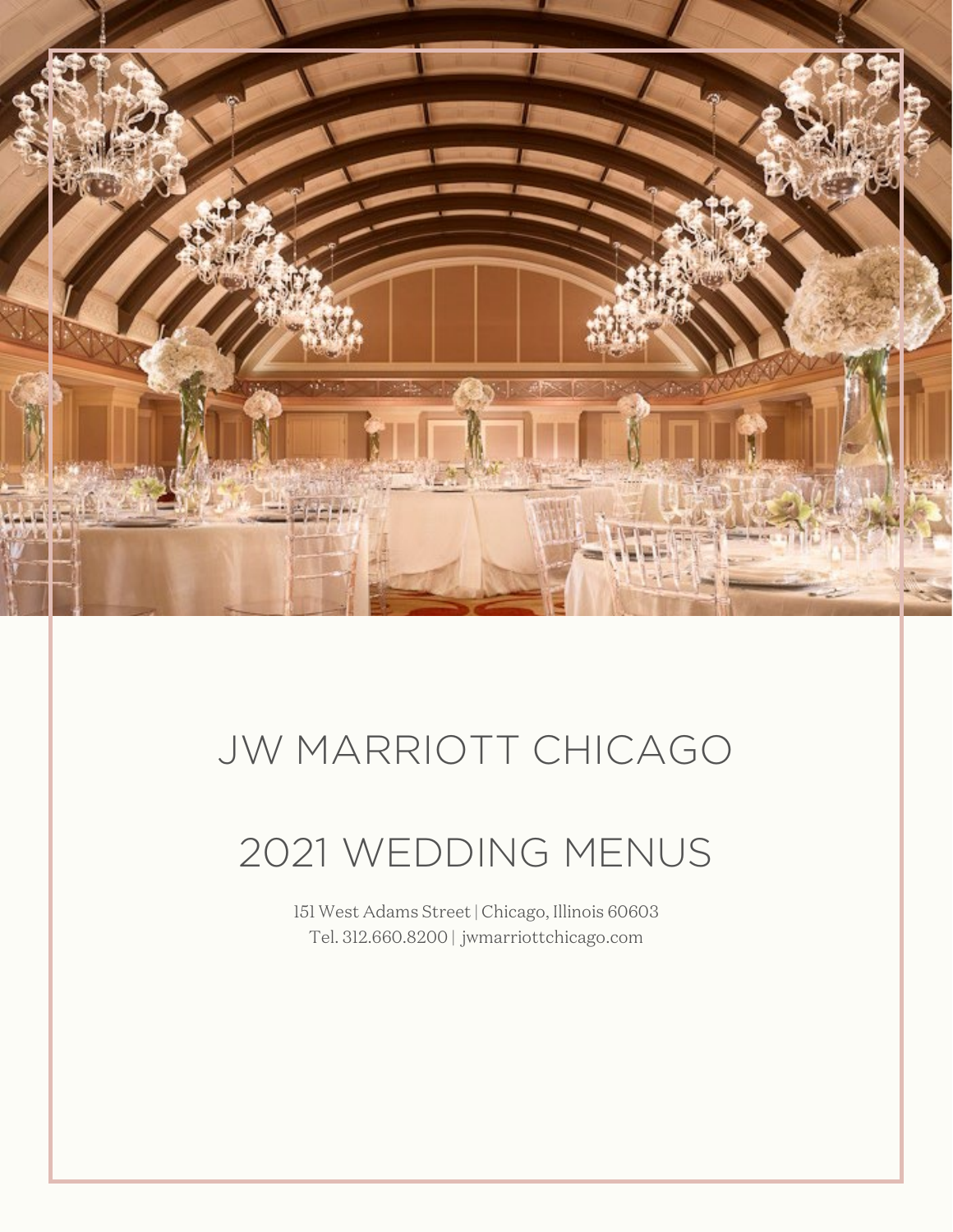

### A TIMELESS WEDDING IN A HISTORIC SETTING

Originally designed in 1914 by renowned architect Daniel Burnham, our luxurious landmark hotel is a premier wedding venue. The JW Marriott Chicago offers classic elegance and modern style, surrounded by the Windy City's finest dining, entertainment and cultural experiences.

### BURNHAM BALLROOM

6,000 square feet Seating for up to 250 guests with dance floor 29-foot ceiling Painted glass domed ceiling Hand-blown custom glass chandeliers Adjoining Burnham Foyer

## GRAND BALLROOM

8,000 square feet Seating for 250 – 400 guests with dance floor 29-foot ceiling Exquisite, over-sized glass chandeliers with crystal accents Adjoining Grand Ballroom Foyer with stunning Italian marble

151 West Adams | Chicago | Illinois | 60603 | 312.660.8200

A customary taxable service charge (currently 25%) and current sales tax will be added to all pricing. Menu is subject to an annual increase.  $2 \mid X$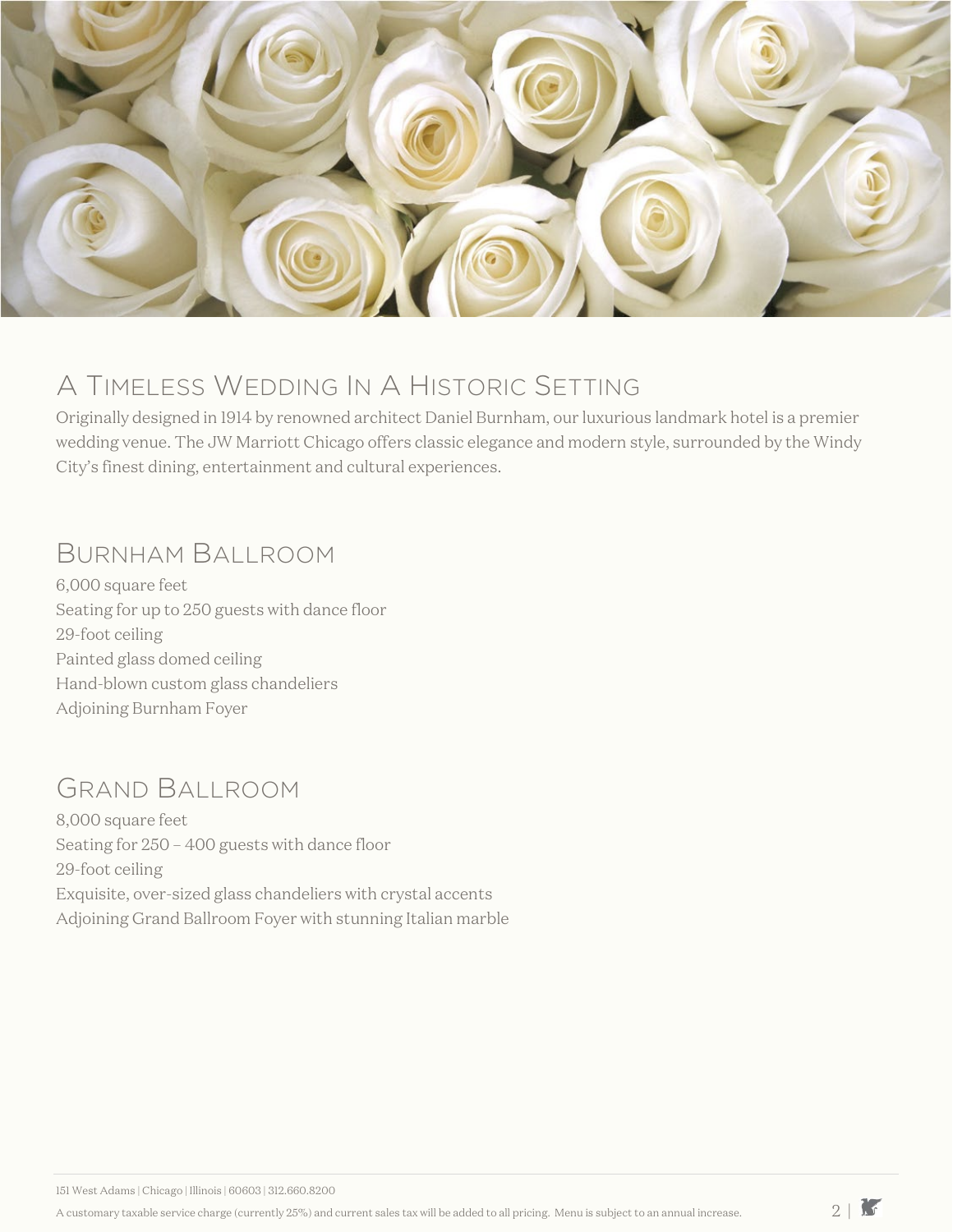

#### GENUINE FLAVOR

- Four Passed Hors d'oeuvres
- Sparkling Toast & JW Wine Service with Dinner
- Three Course Dining
- Level One Wedding Cake
- Coffee and Tea Service
- Menu Tasting, Up to Seven Guests

### VISUALLY COMPELLING

- House Linen Black or Taupe
- House Napkins Black, White, or Ivory
- Gold Banquet Chairs
- Votive Candles & Mirrors
- Decorative Charger Plate with Menu Card
- Brown Parquet Dance Floor

#### EXTREME COMFORT (NIGHT OF WEDDING)

- Complimentary Luxury Suite for the Wedding Couple
- Two Parent Accommodations
- Three Complimentary Valet Parking Passes

### FOUR HOURS – PREMIUM BAR SERVICE FIVE HOURS – PREMIUM BAR SERVICE

Priced as Follows: Vegetarian | \$153 Chicken | \$158 Fish | \$163 Short Rib | \$168 Filet | \$173

### PACKAGE 1 – SIMPLE ELEGANCE PACKAGE 2 – EXCEPTIONALLY REFINED

#### GENUINE FLAVOR

- Six Passed Hors d'oeuvres
- Signature Drink
- Sparkling Toast & JW Wine Service with Dinner
- Four Course Dining
- Level Two Wedding Cake
- Afterglow Station
- Coffee and Tea Service
- Delightful Departure
- Menu Tasting, Up to Seven Guests

#### VISUALLY COMPELLING

- Satin Lamour Linen in Your Selection of Color
- Satin Lamour Napkins in Your Selection of Color
- Chiavari Chairs Gold or Silver
- Votive Candles & Mirrors
- Decorative Charger Plate with Menu Card
- Brown Parquet Dance Floor

#### EXTREME COMFORT (NIGHT OF WEDDING)

- Complimentary Luxury Suite for the Wedding Couple
- Two Parent Accommodations
- Three Complimentary Valet Parking Passes

Priced as Follows: Vegetarian | \$190 Chicken | \$195 Fish | \$200 Short Rib | \$205 Filet | \$210

151 West Adams | Chicago | Illinois | 60603 | 312.660.8200

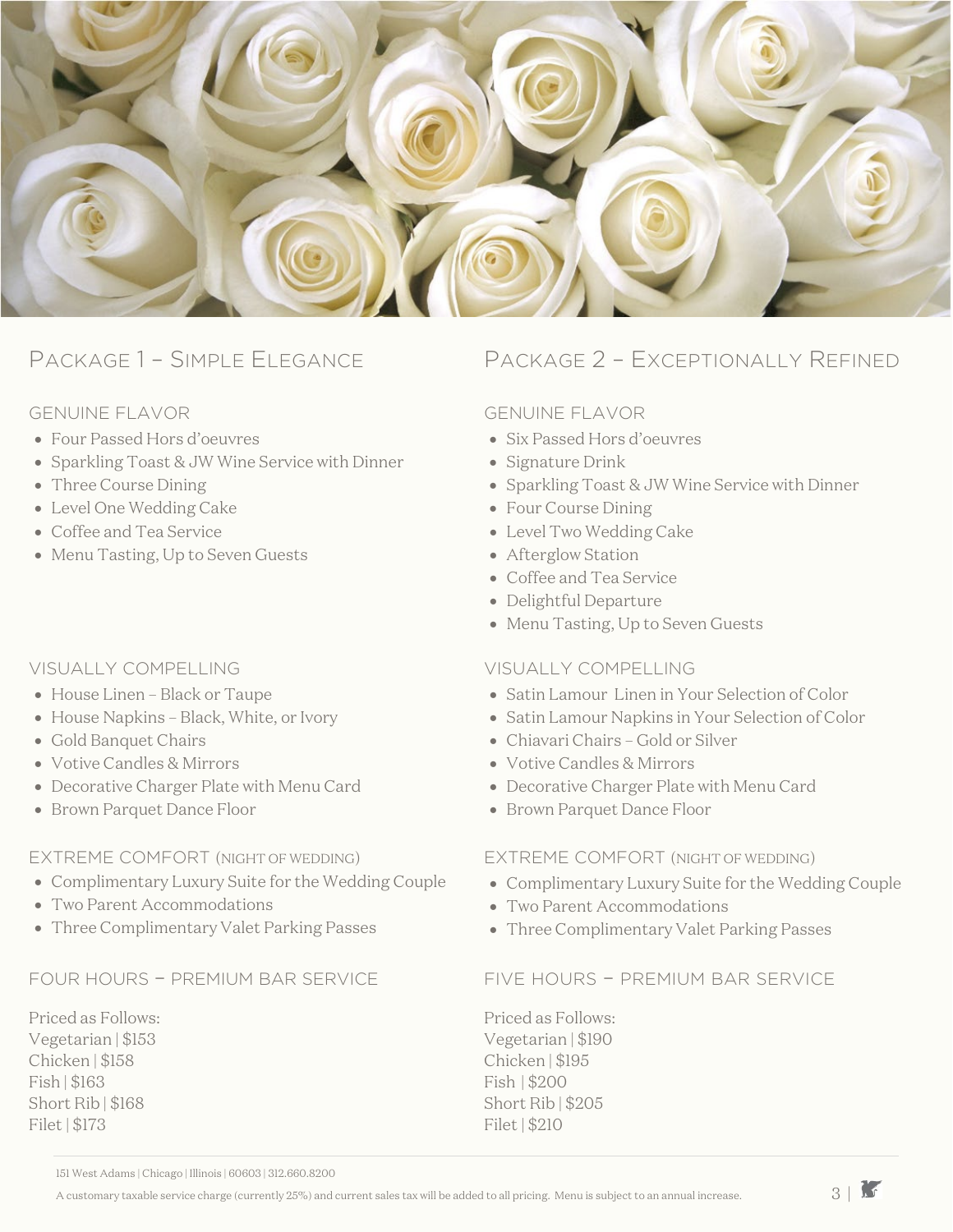

### HORS D'OEUVRES

### HOT

Roasted Portobello and Smoked Gouda Panini Basil Pesto

Petit Feast of Tenderloin Truffle Mashed Potatoes

Grilled Baby Lamb Chop Lemon, Rosemary, Olive Oil

Peking Duck Spring Roll Hoisin, Leeks

Surf and Turf Skewer Shrimp, Rib Eye, Tarragon Aioli

Crispy Tempura Cauliflower Spicy Apricot Gastrique

Italian Sausage and Bell Pepper Arancini Basil Aioli

Jumbo Lump Crab Cake Stone Ground Mustard Mayo

### COLD

Campari Tomato and Mozzarella Bruschetta Pesto, Balsamic Syrup

Chipotle Chicken on Crispy Tortillas Tomato, Avocado Cream, Micro Cilantro

Tuna Tar Tar Cone White Truffle, Avocado Cream, Black Sesame Cone

Baby Shrimp Ceviche Shooter Fresno Chili, Cilantro, Citrus

Beef Tar Tar Bite Egg, Crispy Capers, Pretzel Crostini

Steak House Bite Tenderloin, Smoked Blue Cheese, Tomato, Fig Jam

Mini Avocado Toast Toasted Brioche, Citrus Avocado, Egg, Heirloom Tomatoes, Micro Arugula

Bloody Mary Shrimp Cocktail

151 West Adams | Chicago | Illinois | 60603 | 312.660.8200

A customary taxable service charge (currently 25%) and current sales tax will be added to all pricing. Menu is subject to an annual increase.  $4|\mathbf{r}$ 

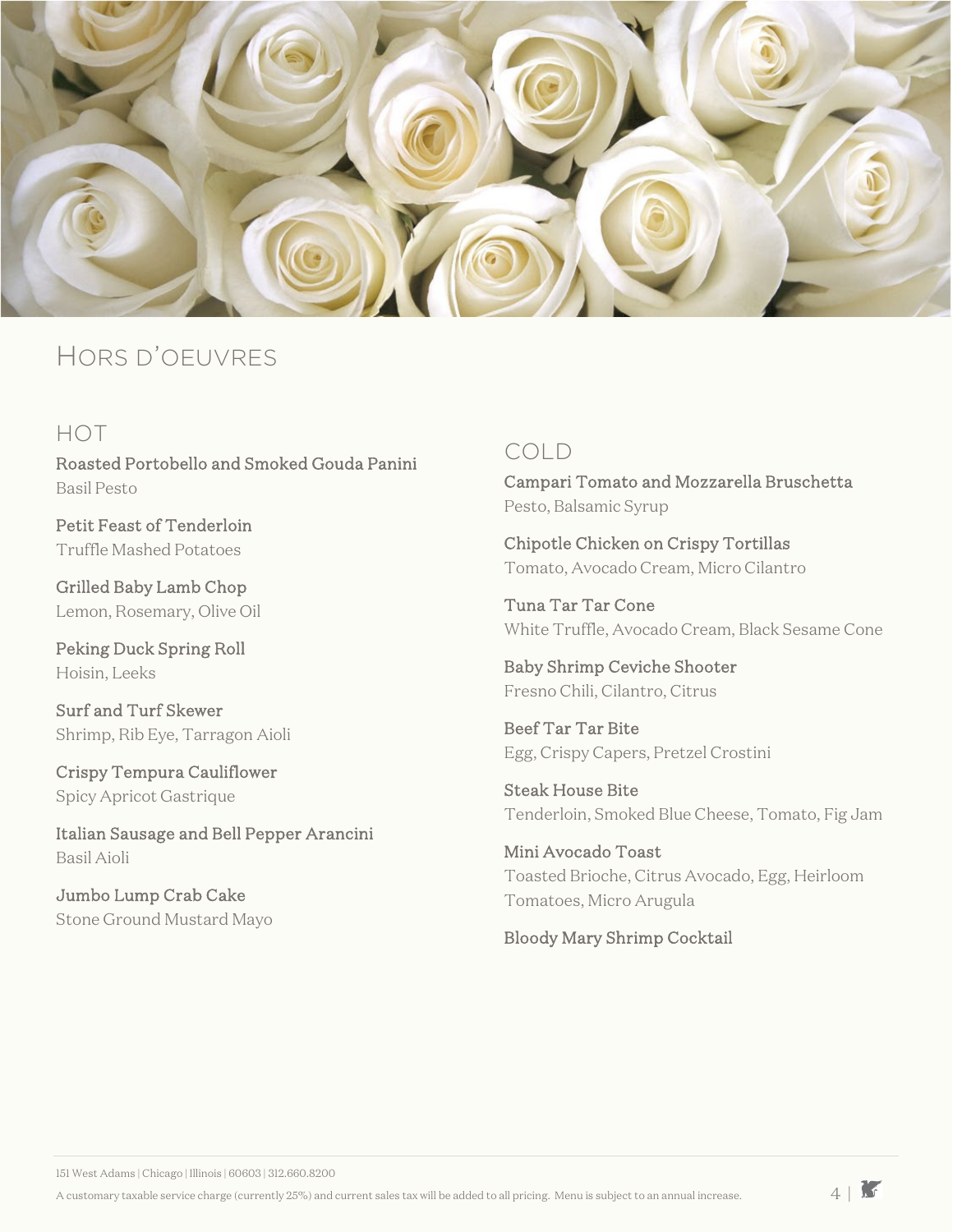

### APPETIZER, SOUP, AND SALAD

### SOUPS

Italian Wedding Soup Mini Meatballs, Parmesan, Spinach, Pasta

Butternut Squash Bisque Toasted Pumpkin Seeds, Apple Salad

Maine Lobster Bisque Sherry, Chives

Fire Roasted Tomato Soup Mini Feta Grilled Cheese

### SALAD

Baby Romaine Caesar Crisp Croutons, Crispy Pancetta, Cured Tomatoes

Frisée and Arugula Salad Parmigiano-Reggiano Cheese, Radish, Tomatoes, Balsamic Vinaigrette

Tomato & Watermelon Salad Organic Greens, Barrel Aged Feta, White Balsamic Syrup

Baby Spinach Salad Champagne Poached Pear, Candied Pecans, Goat Cheese, Champagne Vinaigrette

### APPETIZER

Jumbo Lump Crab Cake Stone Ground Mustard Mayo

Short Rib Ravioli Celery Root Puree, Baby Heirloom Carrots, Pearl Onions

Local Burrata Prosciutto, Sweet Pea Purée, Arugula, Shaved Radish, Grilled Ciabatta

Mushroom Crostini Truffle Cream Cheese, Ciabatta, Baby Arugula

151 West Adams | Chicago | Illinois | 60603 | 312.660.8200

A customary taxable service charge (currently 25%) and current sales tax will be added to all pricing. Menu is subject to an annual increase.  $5 \mid \overline{S}$ 

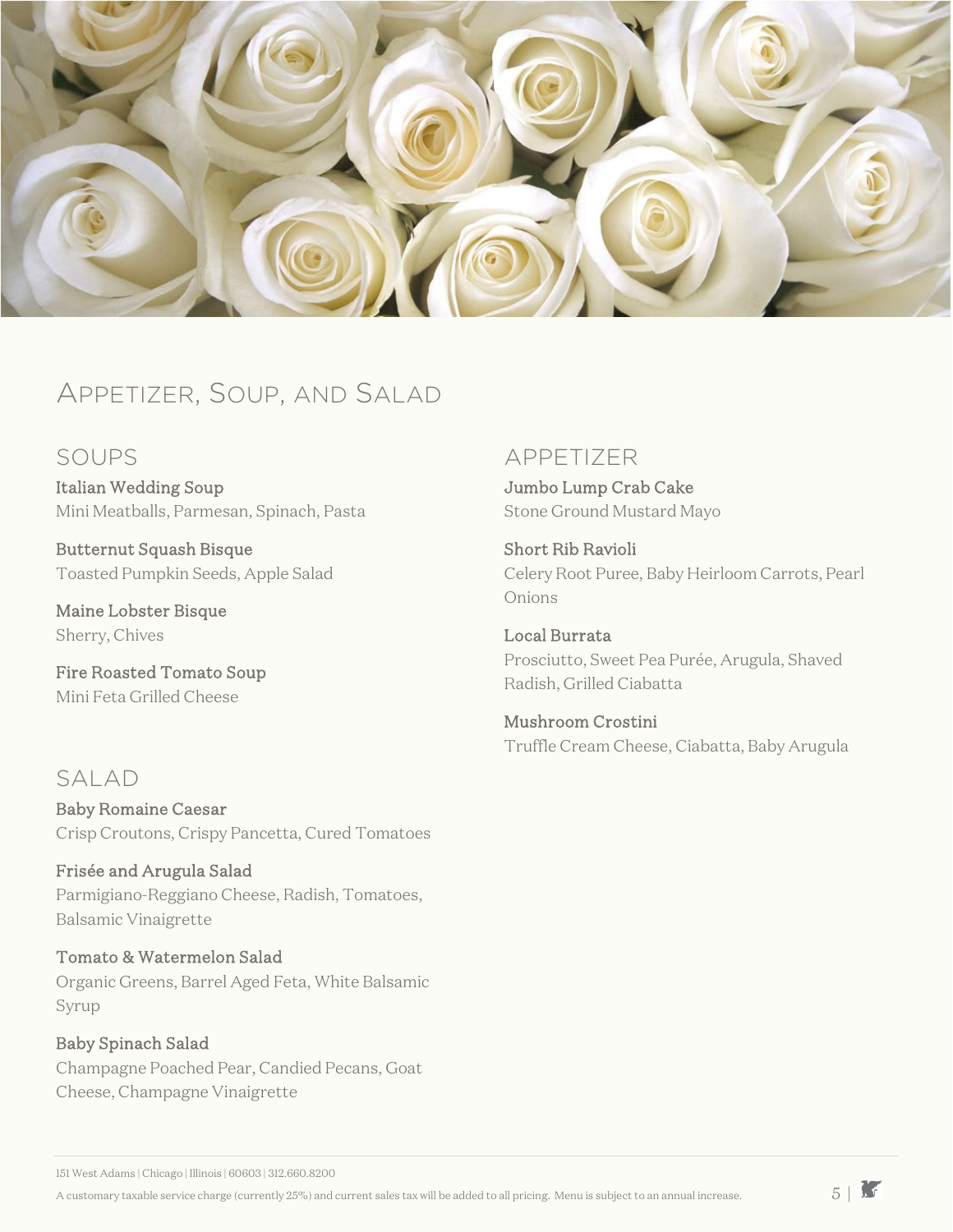

### **BFFF**

### Balsamic Braised Short Rib

Whipped Celery Root, Baby Heirloom Carrots, Parsley Salad, Natural Reduction

#### Tenderloin of Beef

Smashed Marble Potatoes and Smoked Cheddar, Asparagus, Garlic Cured Tomato, Veal Glace

### Pan Roasted Filet Mignon

Truffled Potato Puree, Toasted Brioche, Seasonal Mushrooms, French Green Beans, Madeira Sauce

#### Herb Crusted Filet

Potato Gratin, Seasonal Vegetables, Red Wine Sauce

#### Beef Enhancements

| <b>Blue Cheese Crust</b> | Additional \$8 per guest  |
|--------------------------|---------------------------|
| Two Jumbo Shrimp         | Additional \$10 per guest |
| Crab Cake                | Additional \$10 per guest |

### CHICKEN

Wild Mushroom Chicken Sage Brioche Dressing, Brocolini, Pan Jus

### Roasted Breast of Chicken

Roasted Shallot Polenta Cake, Charred Baby Carrots, Fennel

### Grilled Breast of Chicken

Warm Herb Cherry Tomato Salad, Charred Scallions, Diced Black Pepper Potatoes

### Lemon Roasted Breast of Chicken

Grilled Artichokes, Asparagus, Herb Risotto Cake, Natural Jus

151 West Adams | Chicago | Illinois | 60603 | 312.660.8200

A customary taxable service charge (currently 25%) and current sales tax will be added to all pricing. Menu is subject to an annual increase.  $6 \mid M$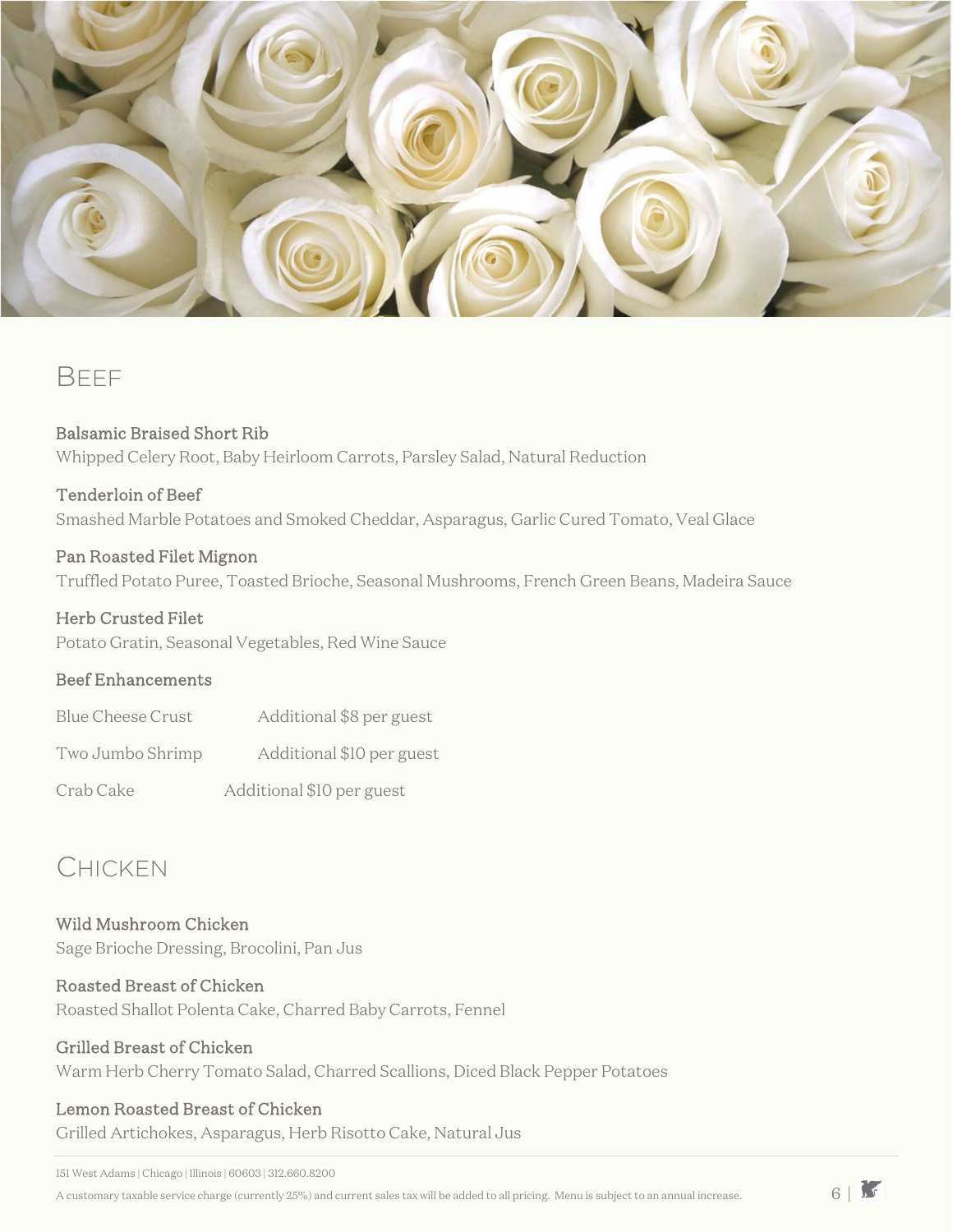

### FISH

### Seared Striped Bass

Seasonal Vegetables, Herb Smashed Fingerling Potatoes, Chervil Lobster Vinaigrette

### Herb Roasted Sustainable Salmon

Toasted Pearl Pasta, Local Baby Spinach, Cured Tomato, Heirloom Baby Carrots, Lemon and Champagne Butter Sauce

### Baked White Fish with Lemon and Chives

Asparagus and Truffle Risotto, Spinach, Tomatoes, Lobster Beurre Blanc

### Herb Roasted Halibut

Quinoa, Baby Fennel, Baby Heirloom Tomato, Saffron Broth

### VEGETARIAN

#### Herb Roasted Portobello Steak Tri Color Quinoa, Mint, Feta, Black Olives

### Oven Roasted Polenta Cake

Porcini and White Bean Ragout, Sautéed Baby Kale

### Campanelle Pasta

Heirloom Cherry Tomatoes, Sweet Peas, Beluga Lentils, Extra Virgin Olive Oil

A customary taxable service charge (currently 25%) and current sales tax will be added to all pricing. Menu is subject to an annual increase.  $7 \mid \overline{Y}$ 

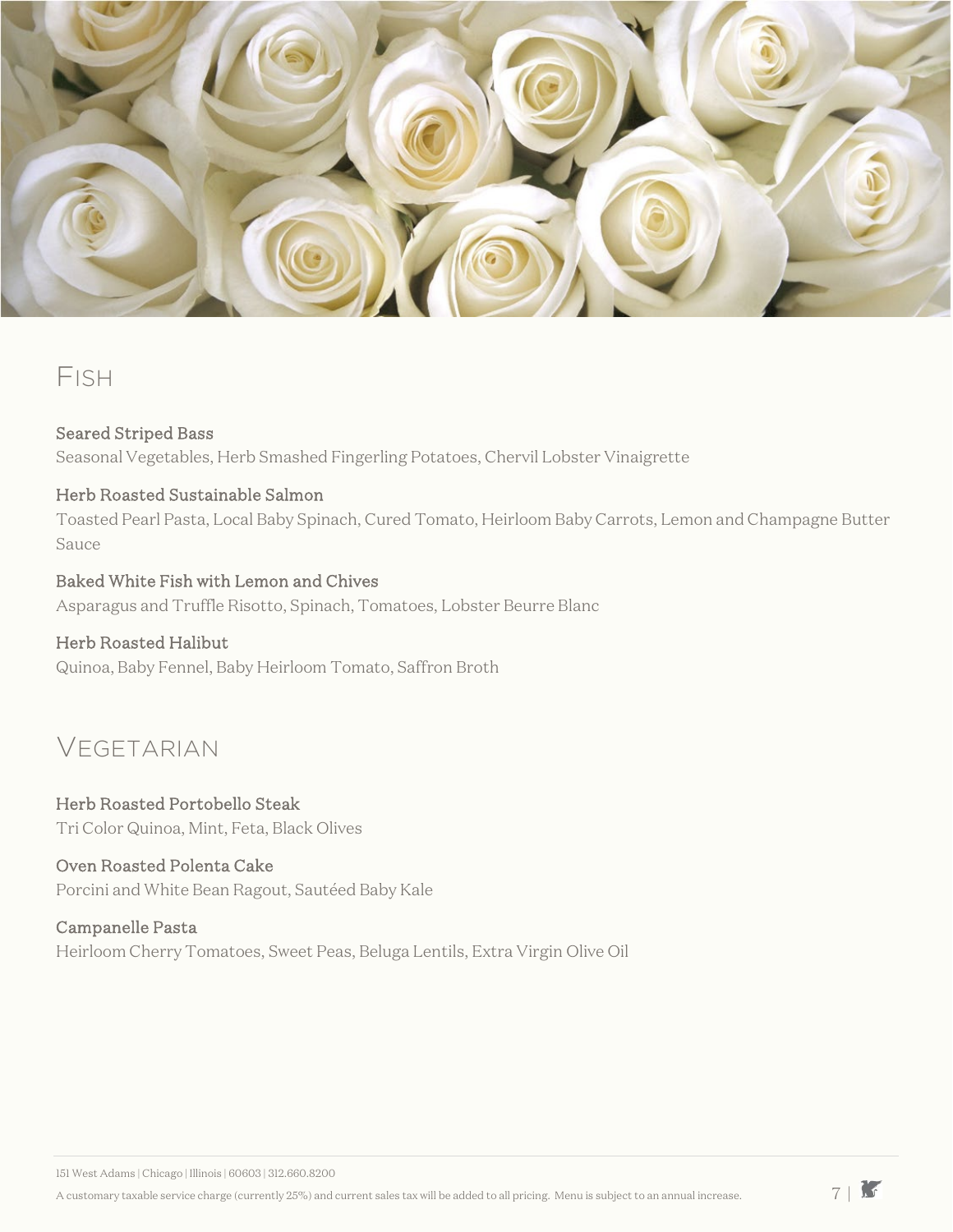

### WEDDING CAKE

### LEVEL ONE CAKE

- Three Tiers of Cake
- Buttercream Frosting
- Decorative Ribbon
- Cake Stand
- Customary Cake Design

#### CAKE FLAVORS

- Yellow Chiffon
- Chocolate Chiffon
- Red Velvet
- Funfetti
- Lemon
- Almond

### FROSTING VARIETIES

- American Buttercream
- Italian Buttercream

#### LEVEL TWO CAKE

- Three Tiers of Cake
- Choice of Buttercream or Fondant
- Decorative Ribbon
- Cake Stand
- Customary Cake Design

#### CAKE FILLINGS

- Lemon Mousse
- Strawberry Mousse
- Raspberries and Cream
- Bittersweet Chocolate Mousse
- White Chocolate Mousse
- Cream Cheese Frosting
- Caramel Mousse
- Bailey's Mousse

Upgrade cake design from Level One to Level Two for \$150. Additional tiers of cake can be provided for \$150 per tier.

## DELIGHTFUL DEPARTURE

- Individual Bags of Garrett's Chicago Popcorn
- Monogrammed Wedding Cookies
- Dipped Krispie Treat with Matching Wedding Color Decoration

Included in Exceptionally Refined Package, and can be added to Simple Elegance Package for \$5 per guest.

151 West Adams | Chicago | Illinois | 60603 | 312.660.8200

A customary taxable service charge (currently 25%) and current sales tax will be added to all pricing. Menu is subject to an annual increase.  $8\mid\overline{3}$ 

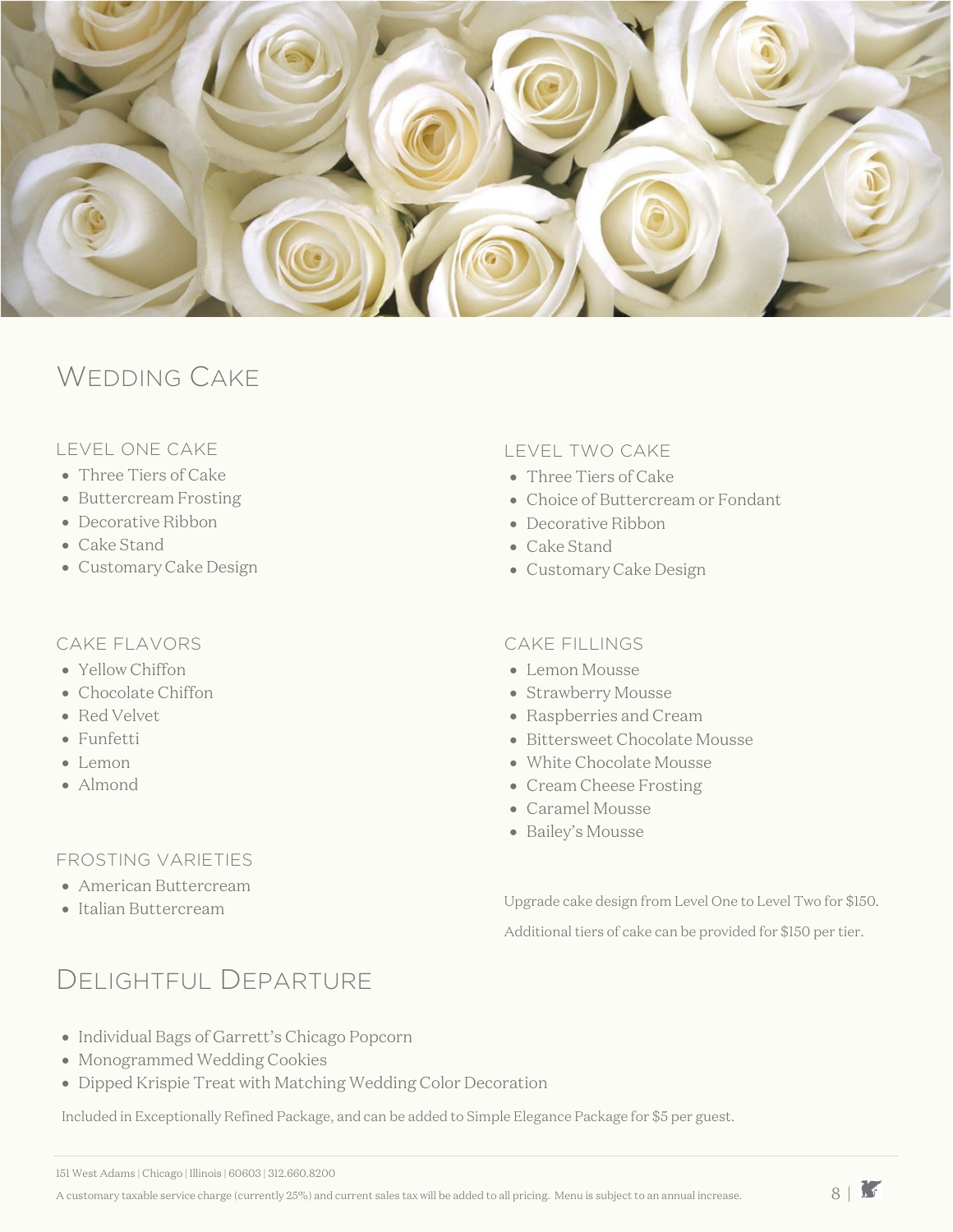

## BUILD YOUR OWN AFTERGLOW

Selection of 3 for \$18 or 5 for \$25

### SAVORY

Individual Deep Dish Pizza Four Cheese, Pepperoni, Sausage and Vegetable

JW Sliders Caramelized Shallots, White Cheddar, Chipotle Mayo

Truffle Tater Tots Parmesan, Garlic Aioli Dipping Sauce

Mini Italian Beef Sandwiches Giardiniera, Sweet Peppers

Mini Hot Dogs Mustard, Green Relish, Soft Poppy Seed Bun

Mini Chicken Taquitos Guacamole, House Made Salsa, Sour Cream, Cheese

Buffalo Chicken Sliders Blue Cheese Dressing, Shaved Celery

### SWEET

Berghoff Root Beer Floats Local Root Beer, Vanilla Bean Ice Cream Shooter

Cake Pops Chocolate, Vanilla, or Red Velvet with Sprinkles

Chicago Style Garrett's Popcorn Caramel & Cheddar

Milk & Cookies Chocolate Chip Cookies, Skim & Lowfat Milk Shooters

Chicago Select Candy M&Ms, Tootsie Rolls, Snickers, Lemon Heads, Gummi Peach Rings

Doughnut Bites, Choice of Two Flavors Chocolate, Lemon Poppy Seed, Autumn Spice, Old Fashioned Vanilla Bean, Pistachio

### Cookie Jar, Choice of Three Flavors

Chocolate Chip, Reverse Chocolate, Peanut Butter, Sugar, Oatmeal Raisin, Snickerdoodle

Chocolate Dipped Strawberries, Pretzels, Krispie Treats

151 West Adams | Chicago | Illinois | 60603 | 312.660.8200

A customary taxable service charge (currently 25%) and current sales tax will be added to all pricing. Menu is subject to an annual increase.  $9 \mid \tilde{M}$ 

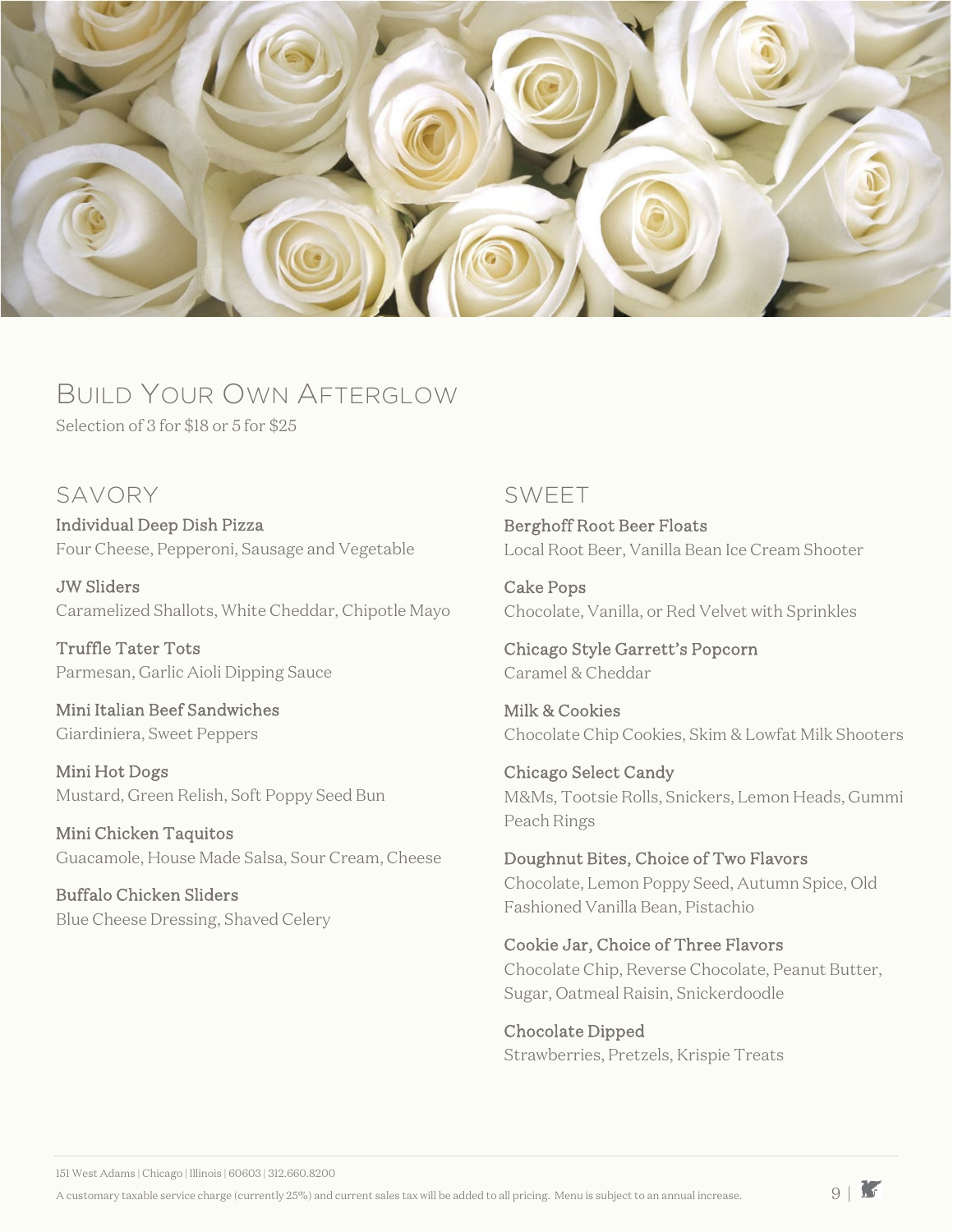

### AFTERGLOW STATIONS

STREET TACO 25 Cider Braised Beef Smoked Paprika and Garlic Chicken Fried Lake Michigan White Fish Corn Tortillas, Flour Tortillas Crumbled Queso Fresca, Homemade Guacamole, Salsa Verde, Chipotle Salsa, Crema, Shredded Cabbage, Diced Onions, Cilanto, Lime Wedges TORPEDO 25 Grilled Burger, White Horseradish Cheddar Cheese Braised Pork and Sweet Pickle Cuban Sandwiches Goose Island Beer Battered Halibut Spicy Buffalo Chicken with Blue Cheese and Celery Basil, Hass Avocado, Smoked Tomato, Goat Cheese

### GRILLED CHEESE 25 Mini Truffle & Roasted Tenderloin

Smoked Bacon, Oven Dried Tomato, Aged Carr Valley Cheddar Cheese, Sour Dough Bread Havarti Cheese, Smoked Chicken, Caraway Rye Bread The Classic, Thick Cut Brioche, American Cheese

151 West Adams | Chicago | Illinois | 60603 | 312.660.8200

A customary taxable service charge (currently 25%) and current sales tax will be added to all pricing. Menu is subject to an annual increase.  $10<sup>1</sup>$ 

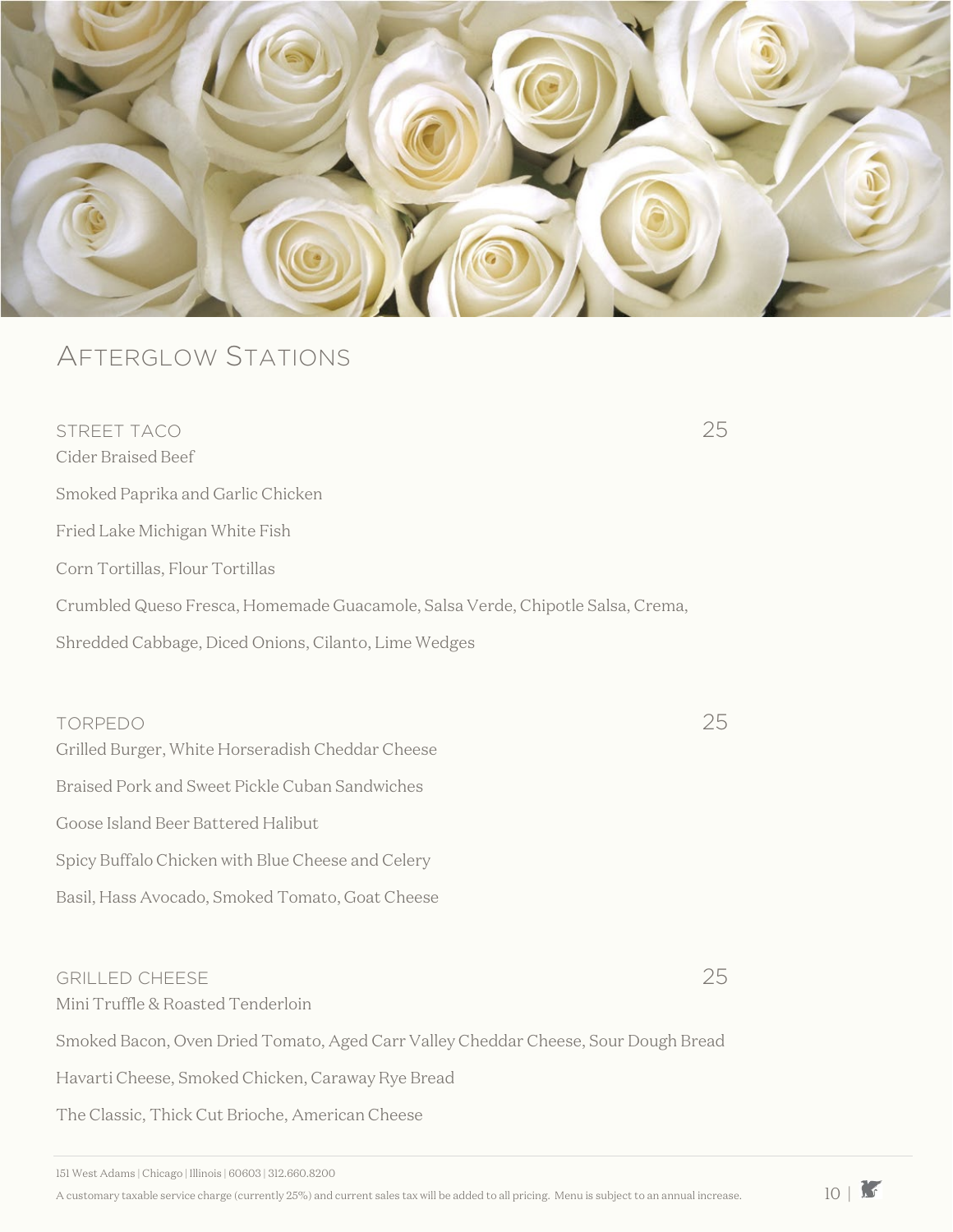

### RECEPTION BEVERAGE

### PREMIUM BAR

Tito's Handmade Vodka Absolut 80 Vodka Jack Daniels Whiskey Canadian Club Whiskey Maker's Mark Kentucky Bourbon Dewar's White Label Scotch Tanqueray Gin Bacardi Superior Rum Captain Morgan Original Spiced Rum Don Julio Blanco Courvoisier VS JW Signature Wines Domestic Beer Michelob Ultra Miller Lite Samuel Adams Boston Lager Imported Beer Modelo Especial Regional / Craft Beer Brickstone Revolution Truly Hard Seltzer Martini & Rossi Extra Dry Sweet Vermouth Martini & Rossi Rosso Dry Vermouth Hiram Walker Triple Sec

### TOP SHELF BAR

Grey Goose Vodka Knob Creek Kentucky Bourbon Jack Daniel's Whiskey Crown Royal Whiskey Johnnie Walker Black Label 12 year Scotch Bombay Sapphire Gin Bacardi Superior Rum Mount Gay Black Barrel Rum Captain Morgan Original Spiced Rum Patron Silver Tequila Hennessy Privilege VSOP JW Elite Wines Domestic Beer Michelob Ultra Miller Lite Samuel Adams Boston Lager Imported Beer Modelo Especial Regional / Craft Beer Brickstone Revolution Truly Hard Seltzer Martini & Rossi Extra Dry Sweet Vermouth Martini & Rossi Rosso Dry Vermouth Hiram Walker Triple Sec

A customary taxable service charge (currently 25%) and current sales tax will be added to all pricing. Menu is subject to an annual increase.  $11\downarrow$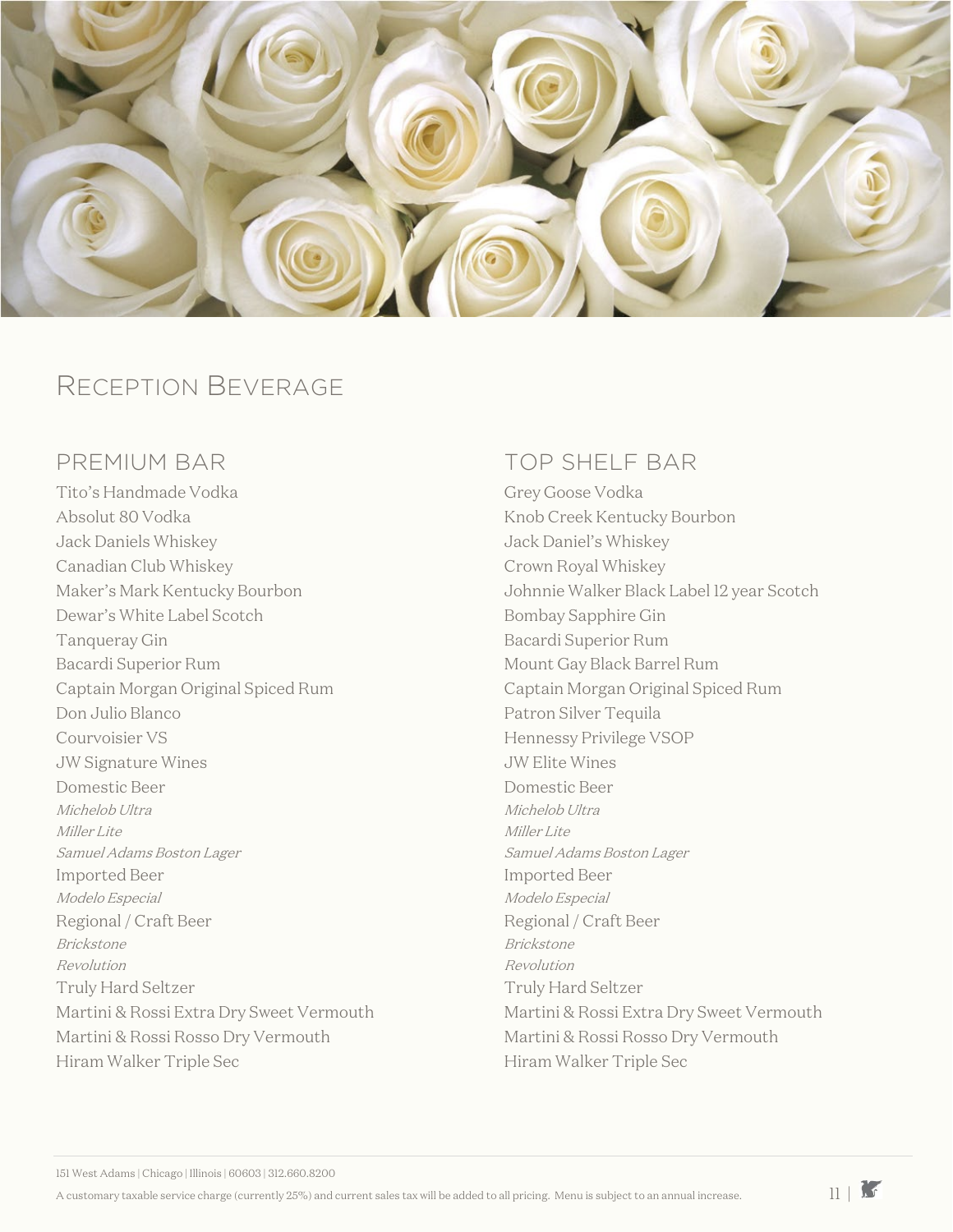

### ENHANCEMENTS

### FOOD AND BEVERAGE

Add Additional Passed Hors d'oeuvres for \$6 each Add an Additional Starter Course (soup or salad) for \$6 per guest Add a Sweets Table for an Additional \$18 per guest for three sweets or \$25 per guest for five sweets

Upgrade your Premium Beverage Package to our Top Shelf Beverage Package for an Additional \$12 per guest Extend your Premium Beverage Package for an Additional \$10 per guest, per hour added Extend your Top Shelf Beverage Package for an Additional \$12 per guest, per hour added

### DÉCOR

Satin Lamour Linen and Napkins are available for \$7 per guest. Additional options for upgraded linen are also available. Please inquire with your Event Manager for more details.

Upgrade to Gold or Silver Chiavari Chairs for an Additional \$10 per guest

Upgrade to Crystal Chiavari Chairs for an Additional \$12 per guest

A customary taxable service charge (currently 25%) and current sales tax will be added to all pricing. Menu is subject to an annual increase.  $12 \mid \mathbf{1}$